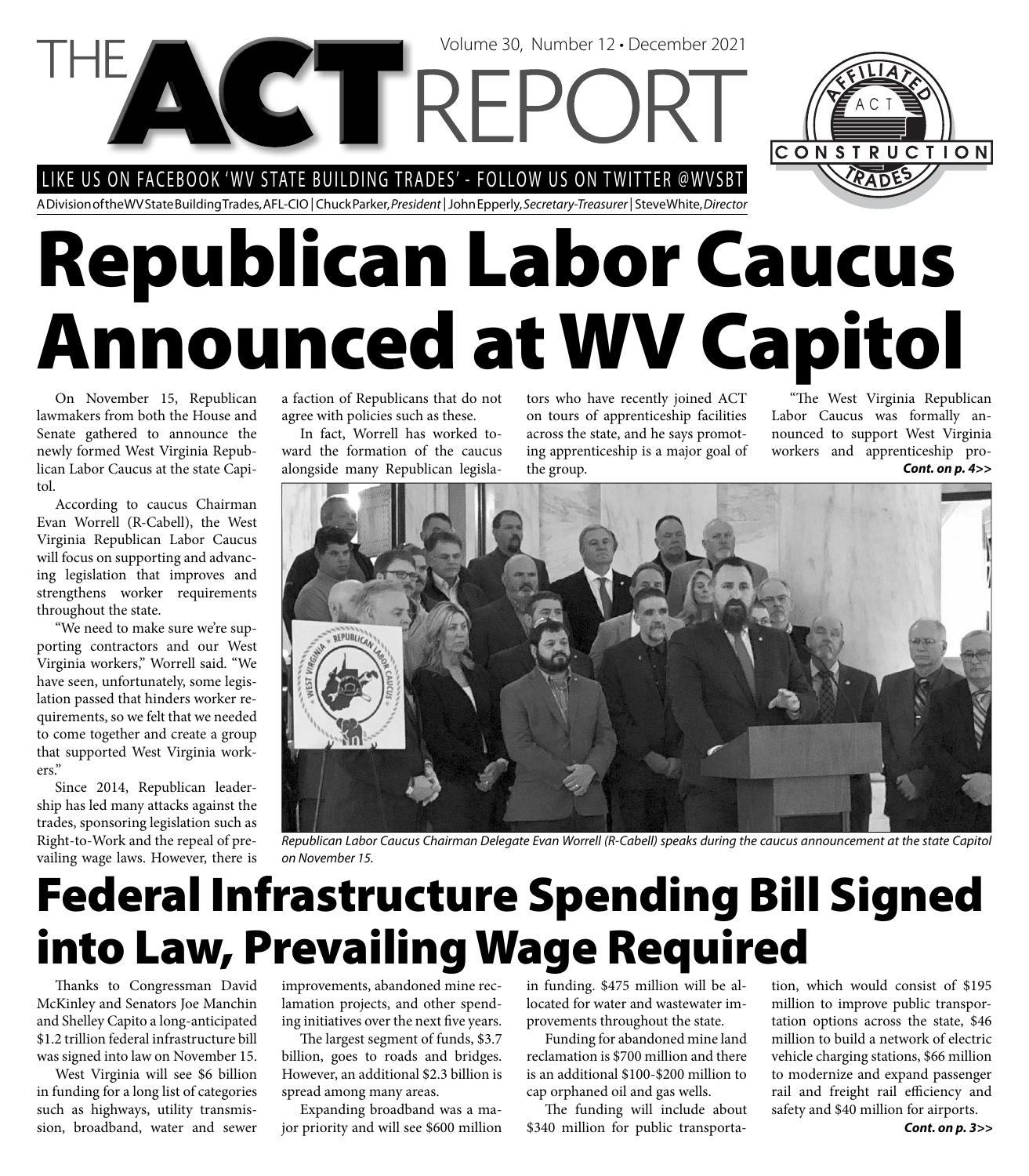"As long as we have a

level playing field, we

expect our contractors

to get the largest part

of these projects"

**Chuck Parker**

Business Manager Operating Engineers Local 132

### **\$3.7 Billion of Federal Funding Available for West Virginia Roads and Highways** *\$500 Million for Bridges*

One of the major focus areas of the new federal infrastructure bill surrounds the construction of roads and bridges.

Of the \$6 billion West Virginia is slated to receive, approximately \$3.7 billion over five years goes to highways, secondary roads and bridges, resulting in a 35.2% increase in federal funding for these items.

"As long as we have a level playing field, we expect our contractors to get the largest part of these projects," said Chuck Parker, Business Manager for Operating Engineers Local 132. One reason Parker is especially encouraged is the requirement of the Davis-Bacon Act for all projects.

"Davis-Bacon means the local prevailing wage rate must be paid and cheap imported labor has no advantage," said Parker.

The funding will include: \$3 billion for roads and

highways, \$500 million for bridges, and \$200 million for Corridor H improvements.

The Coalfields Expressway and the King Coal Highway, both in southern West Virginia are additional WV Division of Highways priorities according to news reports.

West Virginia can also expect to receive approximately \$73 million

over five years to reduce transportation-related emissions as well as \$85

million over the same period to increase the resilience of its transportation system.

In addition to this new funding, West Virginia will also be able to compete for other federal dollars made available through two newly established programs created by the infrastructure bill.

economically significant bridges across the country, and another program dedicated to megaprojects with substantial economic impacts makes \$15 billion available to states.

These programs will operate on a grant basis.

According to a memorandum published by the U.S. Department of Transportation, West Virginia has 1,545 bridges and over 3,222 miles of highway in poor condition, and on average each West Virginia driver pays about \$726 a year in costs due to driving on roads in need of repair.

Overall, the American Society of Civil Engineers gave West Virginia a D on its infrastructure report card, making the state one of the most inneed states when it comes to infrastructure improvements.

### will make \$12.5 billion available for **Parkersburg Trades Meet with Mid-Ohio Valley County School Superintendents**

On December 1, representatives from the trades met with County School Superintendents and Technical Directors from throughout the mid-Ohio valley to discuss how to improve current CTE programs and build a stronger talent pipeline to the skilled trades.

During the event, roundtable discussions were held consisting of members from the trades and officials from each county school system with the goal of strengthening the partnership between education, the trades, and Workforce WV. Counties in attendance included Calhoun, Clay, Jackson, Mason, Pleasants, Ritchie, Roane, Wirt, and Wood.

Conversations during the roundtables ranged from how to attract potential talent to a career in the trades to what each delegation needed to know about how the others operate and provided a chance for networking among members of the groups.

"This was a great opportunity for everyone involved," said Buddy Malone, Business Manager for the Parkersburg-Marietta Building and Construction Trades Council. "We look forward to working closely with our partners in education and at Workforce to help encourage students to explore a career in the skilled trades."

After the roundtable discussions, Workforce unveiled their new partnership with TRANSFR, a hands-on simulation-based training software company.

The company was brought in to install craft-specific virtual reality training software on 50 new virtual reality equipment sets recently acquired by MOVWDB.

VR stations were made available to participants of the roundtable event to test the software, which will be implemented in the region's county school systems as early as spring 2022. MOVWDB believes the new equipment will help provide high

The Bridge Investment Program

school students with a clear path to the skilled trades. ■



Bill Monterosso, Executive Director of the Mid-Ohio Valley Workforce Development Board, speaks during the Education and Trades Roundtable Discussion event on December 1 at the MOVWDB headquarters in Parkersburg.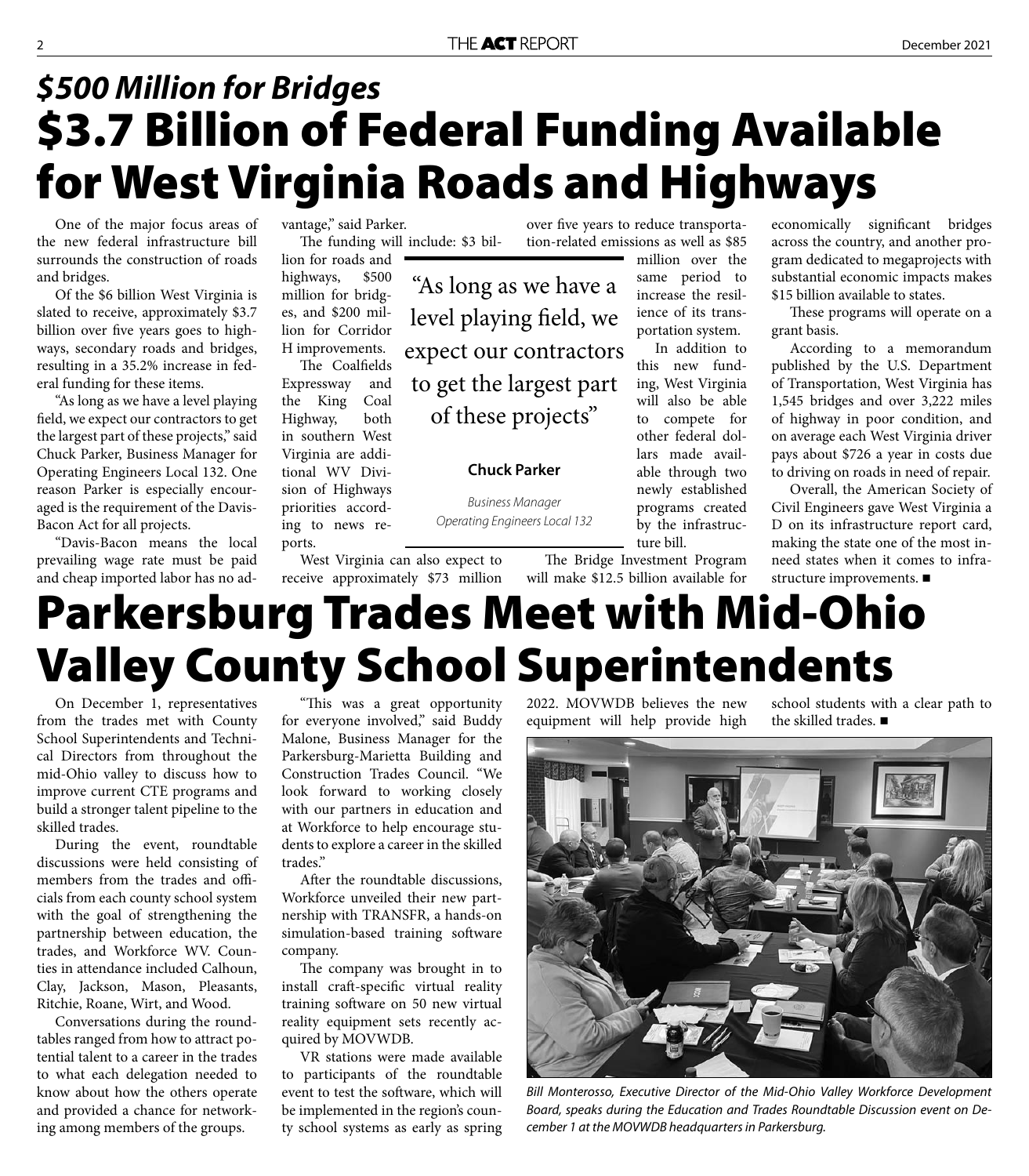### **50 MW of Solar Power at Five Locations in West Virginia Proposed by FirstEnergy** *\$100 Million Investment*

Last month, FirstEnergy Corporation submitted an application to the West Virginia Public Service Commission (PSC) seeking approval to build five utility-scale solar energy projects that together would cost \$100 million and have the nameplate capacity of 50 megawatts of power.

In their application to the PSC, FirstEnergy committed to using local union construction workers from the Building Trades.

Talks are already underway with the North Central West Virginia Building and Construction Trades to provide labor for construction.

The proposal is the result of legislation passed in 2020, authorizing both FirstEnergy and AEP to build up to 200 megawatts of solar power

in 50 megawatt steps. According to the law, once the company sells 85% of the power from their first 50 megawatts of solar, they will be permitted to build an additional facility, in 50 megawatt increments, up to a total of 200 megawatts each.

Most of the proposed sites are located on property owned by FirstEnergy or its affiliates.

These sites include 26 acres in Berkeley County, 51 acres in Hancock County, 95 acres in Monongalia County, and 44 acres in Tucker County.

A fifth site in Pleasants County is still under review.

"We have had a great relationship with FirstEnergy for a long time and we are excited to work

### **Worker Safety Topic at Interim Committee**



George Capel (at podium), Government Relations Director for the West Virginia State Building and Construction Trades, speaks at the Committee on Labor and Worker Safety Issues during the December legislative interim committee meetings on December 6th.

Capel was joined by Labor Education and Development Program (LEAD) representatives Luther Lasure and Paul Pigott.

The group gave a presentation to the committee on various worker safety topics including policy and laws surrounding OSHA-10 certifications and drug-testing.

with them again to build these solar projects," said Natalie Stone, Executive Secretary for the North Central

WV Building and Construction Trades Council. "The projects will provide work for our members and may help generate more economic development activity in the state." According to

representatives from FirstEnergy, the addition of new renewable generation facilities encourages economic development in West Virginia, as many companies are

trending toward requiring a portion of their power purchases be gener-

*Infrastructure*

#### *Continued from Page 1*

All of the funds require the payment of prevailing wage rates for construction workers under what is called the Davis-Bacon Act.

Not all federal funds carry this requirement, so it is important it is part of this major infrastructure bill.

"Having the federal prevailing wage law apply to these projects means these will be good paying jobs for local contractors and workers," said Jessie King, Business Manager for the WV Laborers District Council.

In addition, there are a series of competitive grant opportunities for a wide range of infrastructure needs such as highway and road safety, low emission bus replacements, inland port improvements, and improving access to public transit for the disabled.

ated by renewable sources. "Many of our customers have expressed strong interest in solar power

> in recent years, and we are excited about the opportunity to meet the growing demand for renewable energy in our service territory while supporting West Virginia's economic development goals," said Jim Myers, President of FirstEnergy's West Virginia Operations.

> Pending approval of the application construction could

"We have had a great relationship with FirstEnergy for a long time and we are excited to work with them again to build these solar projects"

#### **Natalie Stone**

Executive Secretary North Central WV Building and Construction Trades Council

with all five sites expected to be com-

begin in late 2022,

pleted by 2025.  $\blacksquare$ 

Also, funding was allocated to create a special program building clean energy on current and former mine lands and provide grant funding for manufacturers to build or retrofit their facilities to produce or recycle energy products in communities that have seen coal mines or plants close.

The bi-partisan bill, passed initially by the Senate, was finally approved by the US House of Representatives after much debate among Democrats and Republicans.

Congressman David McKinley was the only US House Representative from West Virginia to vote for the bill.

"I support infrastructure improvements that strengthen our economy, and I will always do what is best for West Virginia," McKinley said in a statement.